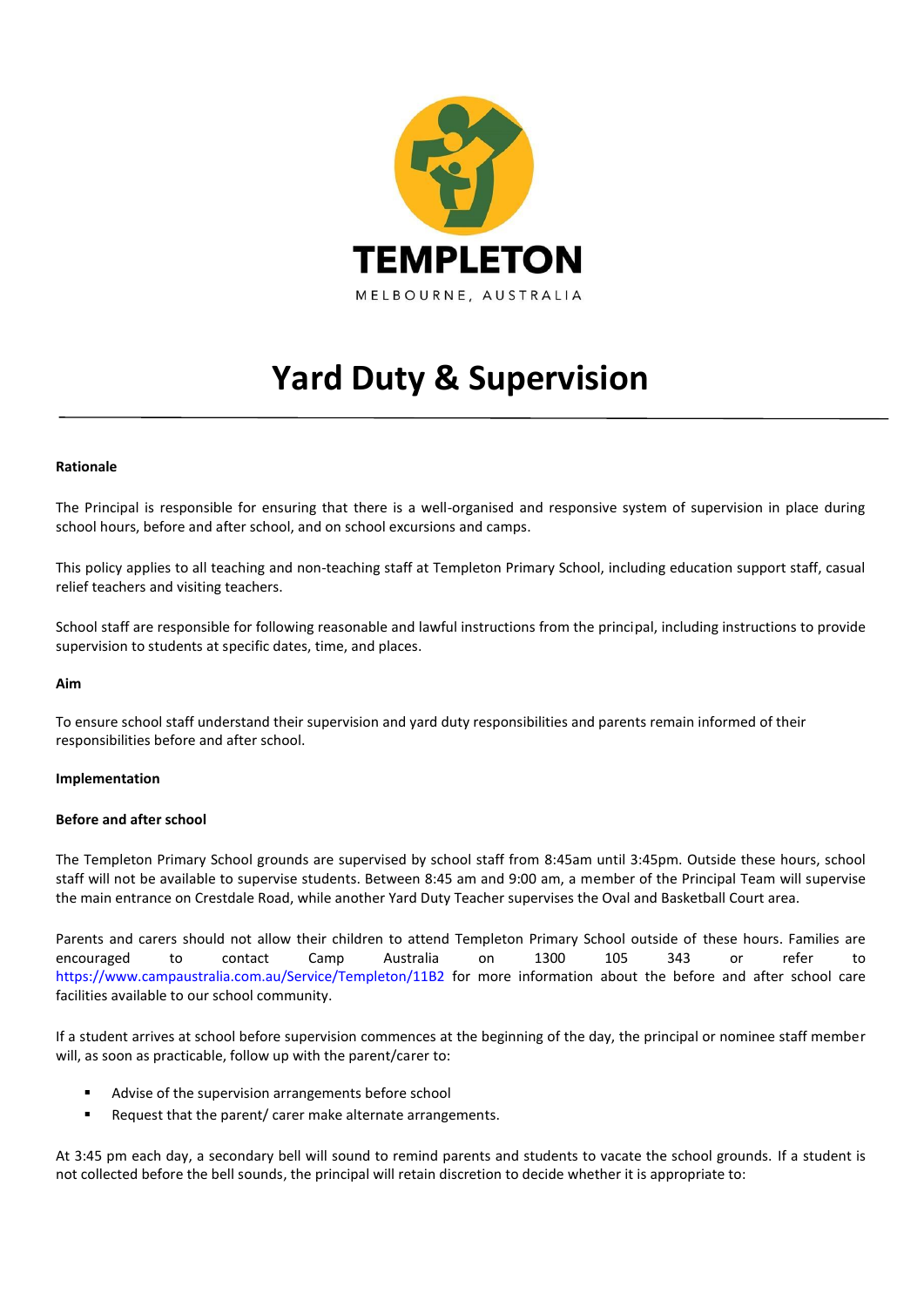- Contact the parents/carers
- Contact the emergency contacts
- Place the student in an out of school hours care program
- Contact Victoria Police and/or the Department of Health and Human Services (Child Protection) to arrange for the supervision, care, and protection of the student.

School staff who are rostered on for before or after school supervision must follow the processes outlined below.

## **Yard duty**

All staff at Templeton Primary School are expected to assist with yard duty supervision and will be included in the weekly roster.

The Assistant Principal is responsible for preparing and communicating the yard duty roster on a regular basis. At Templeton Primary School, school staff will be designated a specific yard duty area to supervise.

The designated yard duty areas for Templeton Primary School (as of Term 3, 2018) are:

| Area                                                                          | AM                               | <b>PM</b>                      |
|-------------------------------------------------------------------------------|----------------------------------|--------------------------------|
| <b>Front Gate</b><br>(Crestdale Road Gate)                                    | $8:45 - 9:00$                    | $3:30 - 3:45$                  |
| <b>Senior</b><br>(Ovals, Senior Toilets)                                      | $8:45 - 9:00$<br>$11:00 - 11:30$ | $1:05 - 2:05$<br>$3:30 - 3:45$ |
| <b>Middle</b><br>(Basketball Courts, T-Court and<br>the back of 2/3 Building) | $8:45 - 9:00$<br>$11:00 - 11:30$ | $1:05 - 2:05$<br>$3:30 - 3:45$ |
| <b>Top Junior</b><br>(Grade 1 Playground, Sandpit,<br><b>Artificial Turf)</b> | $11:00 - 11:30$                  | $1:05 - 2:05$                  |
| <b>Bottom Junior</b><br>(Prep Playground, Sandpit)                            | $11:00 - 11:30$                  | $1:05 - 2:05$                  |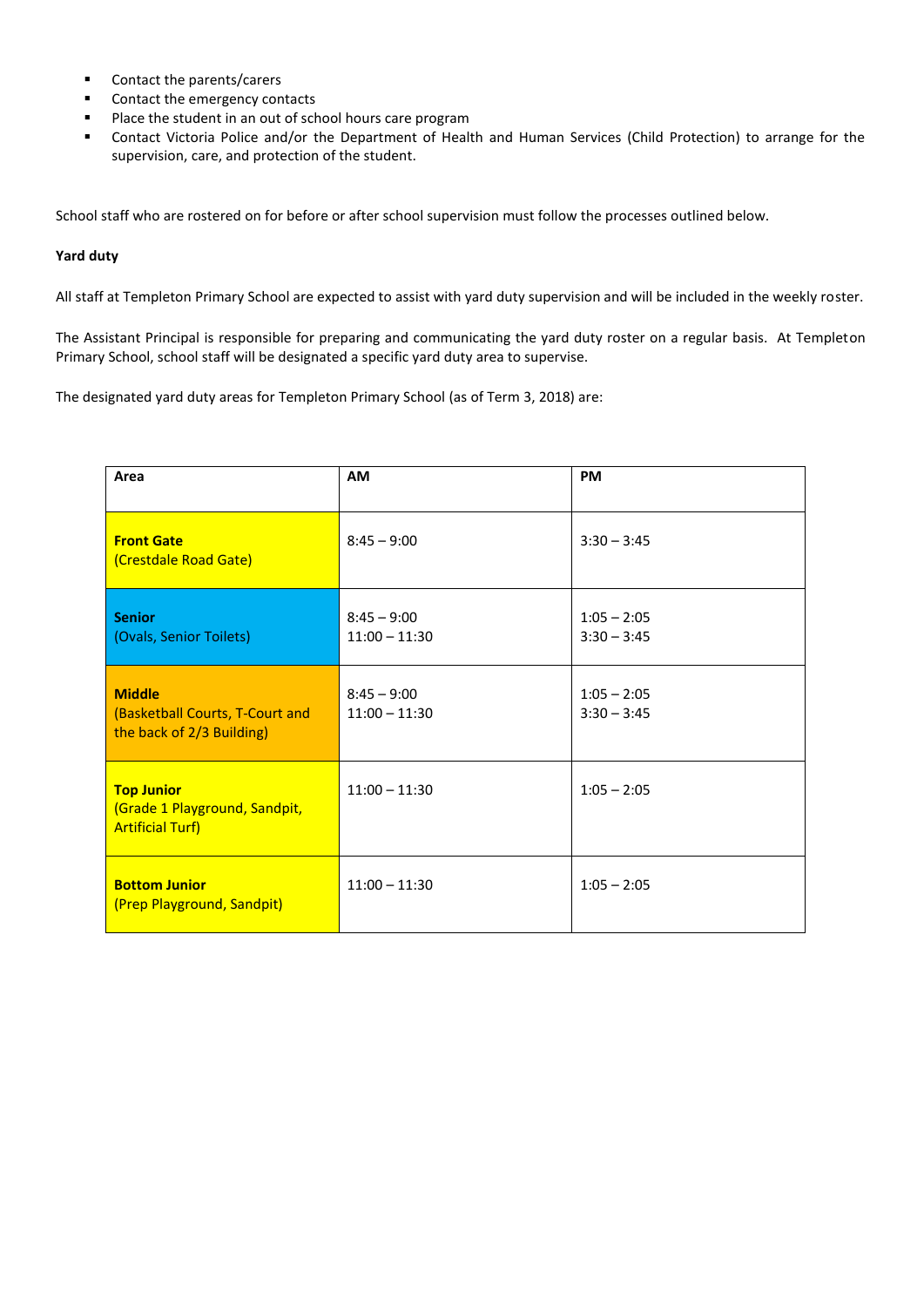

provided safety/hi-vis vest and first aid pack while on yard duty. Safety/hi-vis vests and first aid packs will be stored in the staffroom. Staff who are rostered for yard duty must remain in the designated area until a relieving teacher replaces them.

During yard duty, supervising staff must:

- Always have a mobile phone with saved office number
- Methodically move around the designated area
- Be alert and vigilant
- Intervene immediately if potentially dangerous or inappropriate behaviour is observed in the yard
- Enforce behavioural standards and implement appropriate consequences for breaches of safety rules, in accordance with any relevant disciplinary measures set out in the Templeton Primary School Discipline Policy
- Ensure that students who require first aid assistance receive it as soon as practicable
- Log any incidents or near misses as appropriate in XUNO
- If being relieved of their yard duty shift by another staff member (for example, where the shift is 'split' into 2 consecutive time periods), ensure that a brief but adequate verbal 'handover' is given to the next staff member in relation to any issues which may have arisen during the first shift.
- A student requiring first aid may be taken into the Sick Bay by another student depending on the severity of the injury. The Yard Duty teacher needs to provide the student with a green tag, located in the first aid pouch before they are allowed to go to the Sick Bay needs to ensure yard supervision is maintained. When the injured or ill student is brought to the Sick Bay, the Yard Duty teacher is to notify the First Aid Officer via mobile phone

If the supervising staff member is unable to conduct yard duty at the designated time, they should contact the Assistant Principal with as much notice as possible prior to the relevant yard duty shift to ensure that alternative arrangements are organised

If the supervising staff member needs to leave yard duty during the allocated time, they should contact the Assistant Principal but should not leave the designated area until the relieving staff member has arrived in the designated area.

If a relieving or next staff member does not arrive for yard duty, the staff member currently on duty should contact the Assistant Principal and not leave the designated area until a replacement staff member has arrived.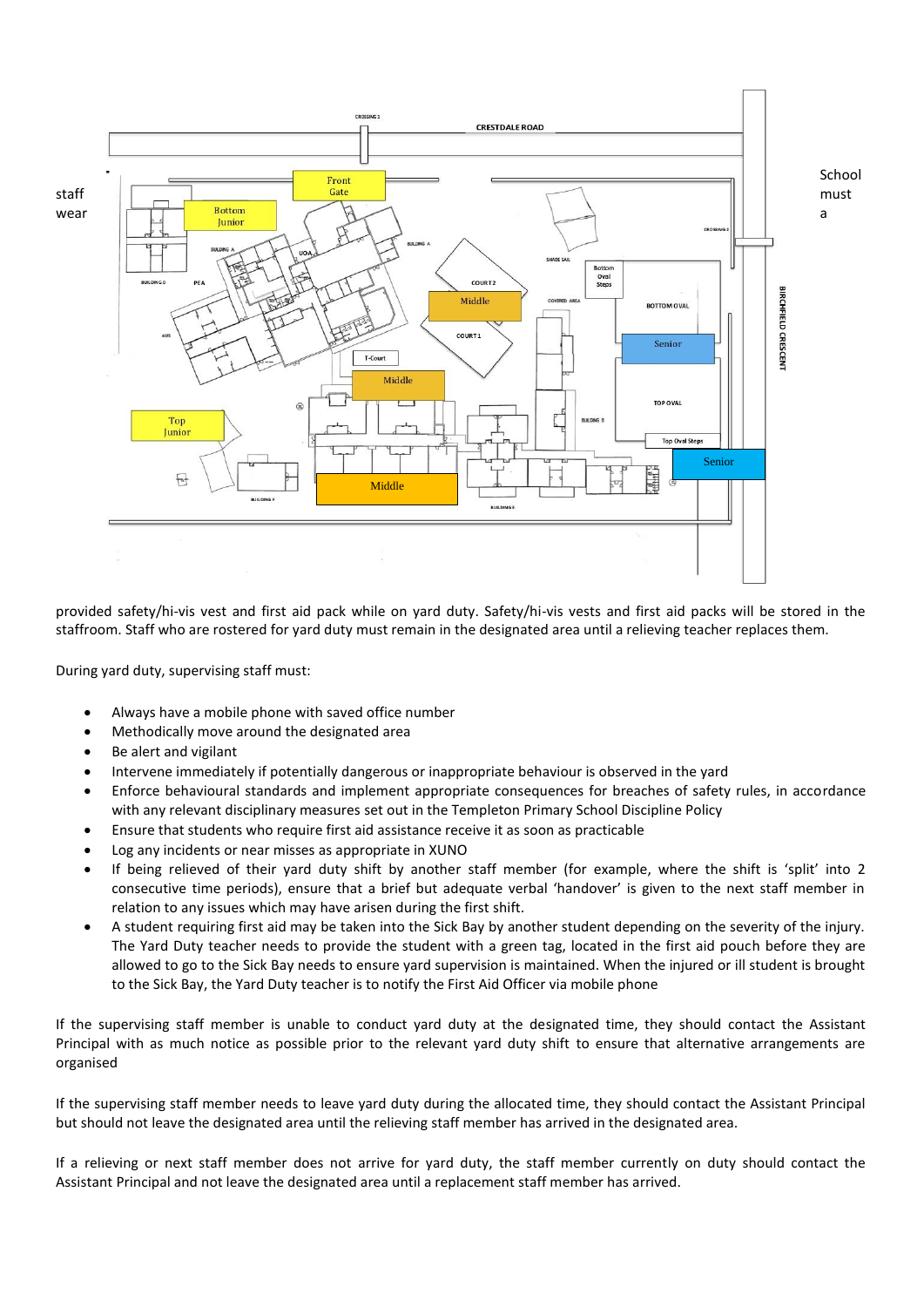Should students require assistance during recess or lunchtime, they are encouraged to speak to the supervising staff member.

# **Classroom**

The classroom teacher is responsible for the supervision of all students in their care during class.

If a teacher needs to leave the classroom unattended at any time during a lesson, they should first contact their Year Level Coordinator and then Assistant Principal for assistance. The teacher should then wait until another staff member has arrived at the classroom to supervise the class prior to leaving.

#### **School activities, camps, and excursions**

The principal and leadership team are responsible for ensuring students are appropriately supervised during all school activities, camps, and excursions. Appropriate supervision will be planned for special school activities, camps, and excursions on an individual basis, depending on the activities to be undertaken and the level of potential risk involved.

## **Wet Day Timetable**

If it is raining at Recess, teachers will share supervision of students in their adjoining classrooms. Consideration needs to be given to which teacher supervises the  $1^{st}$  or 2<sup>nd</sup> half of duty. If the weather clears during the Recess period, teachers scheduled for yard duty will resume their duty as indicated on the Yard Duty Timetable.

If it is raining at lunchtime AS WELL AS RECESS Specialist and Management staff will provide support in the  $2^{nd}$  half of lunch. (Subject to day availability)

If a Wet Timetable is declared, all lunchtime activities will be cancelled.

# **Hot Day Timetable**

Once the temperature reaches 35°, the Management Team will consider implementing a Hot Day Timetable. Our decision will also consider humidity, wind, and cloud cover.

If a Hot Day Timetable is declared, students will be able to go outside for the first half of play with a reminder to keep cool.

All lunchtime activities will be cancelled, including those scheduled for the first half of lunch. In the event of a Hot Day Timetable, teachers scheduled for yard duty in the first half of lunch will supervise 1:05 – 1:20, while those scheduled for the second half will supervise 1:20 – 1:35.

Teachers in adjoining rooms will need to negotiate how they will share the remaining half hour of lunch time.

## **FURTHER INFORMATION AND RESOURCES**

School Policy and Advisory Guide:

- **[Supervision](http://www.education.vic.gov.au/school/principals/spag/safety/pages/supervision.aspx)**
- [Duty of Care](http://www.education.vic.gov.au/school/principals/spag/safety/Pages/dutyofcare.aspx)
- **[Child Safe Standards](http://www.education.vic.gov.au/school/principals/spag/safety/Pages/childsafestandards.aspx)**
- **[Visitors in Schools](http://www.education.vic.gov.au/school/principals/spag/safety/Pages/visitorsinschool.aspx)**